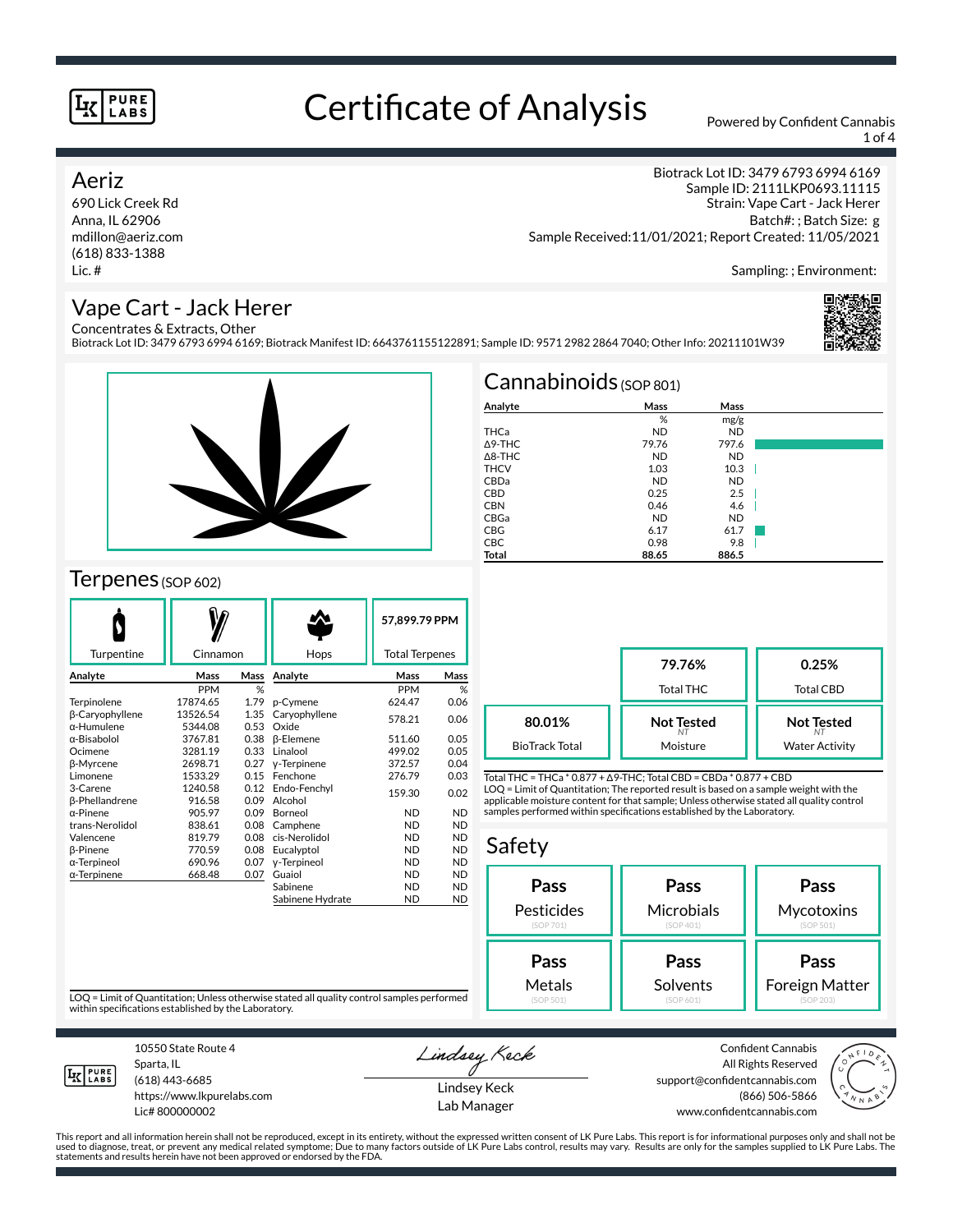# Certificate of Analysis Powered by Confident Cannabis

2 of 4

## Aeriz

690 Lick Creek Rd Anna, IL 62906 mdillon@aeriz.com (618) 833-1388 Lic. #

Biotrack Lot ID: 3479 6793 6994 6169 Sample ID: 2111LKP0693.11115 Strain: Vape Cart - Jack Herer Batch#: ; Batch Size: g Sample Received:11/01/2021; Report Created: 11/05/2021

Sampling: ; Environment:

# Vape Cart - Jack Herer

Concentrates & Extracts, Other Biotrack Lot ID: 3479 6793 6994 6169; Biotrack Manifest ID: 6643761155122891; Sample ID: 9571 2982 2864 7040; Other Info: 20211101W39

|            |       |      | Pass          | <b>Microbials</b>   |                                                                                                                                                          |                                                                                                                     | Pass                                                                                                                                                                                                                |
|------------|-------|------|---------------|---------------------|----------------------------------------------------------------------------------------------------------------------------------------------------------|---------------------------------------------------------------------------------------------------------------------|---------------------------------------------------------------------------------------------------------------------------------------------------------------------------------------------------------------------|
| <b>LOO</b> | Limit | Mass | <b>Status</b> | Analyte             | Limit                                                                                                                                                    | <b>Mass</b>                                                                                                         | <b>Status</b>                                                                                                                                                                                                       |
|            |       |      |               |                     | CFU/g                                                                                                                                                    | CFU/g                                                                                                               |                                                                                                                                                                                                                     |
|            |       |      |               |                     |                                                                                                                                                          |                                                                                                                     | Pass                                                                                                                                                                                                                |
|            |       |      |               |                     |                                                                                                                                                          |                                                                                                                     | Pass                                                                                                                                                                                                                |
|            |       |      |               |                     |                                                                                                                                                          |                                                                                                                     | Pass                                                                                                                                                                                                                |
|            |       |      |               |                     |                                                                                                                                                          |                                                                                                                     | Pass                                                                                                                                                                                                                |
|            |       |      |               |                     |                                                                                                                                                          |                                                                                                                     | Pass                                                                                                                                                                                                                |
|            |       |      |               |                     |                                                                                                                                                          |                                                                                                                     | Pass                                                                                                                                                                                                                |
|            |       |      |               | <b>Heavy Metals</b> |                                                                                                                                                          |                                                                                                                     | Pass                                                                                                                                                                                                                |
|            |       |      |               | Analyte             | <b>LOO</b>                                                                                                                                               | Mass                                                                                                                | <b>Status</b>                                                                                                                                                                                                       |
|            |       |      |               |                     | PPM                                                                                                                                                      | <b>PPM</b>                                                                                                          |                                                                                                                                                                                                                     |
|            |       |      |               | Arsenic             |                                                                                                                                                          | <b>ND</b>                                                                                                           | Pass                                                                                                                                                                                                                |
|            |       |      |               |                     |                                                                                                                                                          |                                                                                                                     | Pass                                                                                                                                                                                                                |
|            |       |      |               |                     |                                                                                                                                                          |                                                                                                                     | Pass                                                                                                                                                                                                                |
|            |       |      |               |                     |                                                                                                                                                          |                                                                                                                     | Pass                                                                                                                                                                                                                |
|            |       |      |               |                     |                                                                                                                                                          |                                                                                                                     | Pass                                                                                                                                                                                                                |
|            |       |      |               |                     |                                                                                                                                                          |                                                                                                                     |                                                                                                                                                                                                                     |
|            |       |      |               |                     | Aerobic Bacteria<br>Bile-Tolerant Gram-Negative Bacteria<br>Coliforms<br>E. Coli<br>Salmonella<br>Yeast & Mold<br>Cadmium<br>Chromium<br>Lead<br>Mercury | 10000<br>100<br>100<br>$\circ$<br>$\circ$<br>1000<br>performed within specifications established by the Laboratory. | <b>ND</b><br><b>ND</b><br><b>ND</b><br><b>ND</b><br><b>ND</b><br><b>ND</b><br>TNTC = Too Numerous to Count; Unless otherwise stated all quality control samples<br><b>ND</b><br><b>ND</b><br><b>ND</b><br><b>ND</b> |

LOQ = Limit of Quantitation; Unless otherwise stated all quality control samples performed within specifications established by the Laboratory.

| <b>Mycotoxins</b> |     |       |            | Pass        |  |
|-------------------|-----|-------|------------|-------------|--|
| Analyte           | LOC | Limit |            | Mass Status |  |
|                   | PPB | PPB   | <b>PPB</b> |             |  |
| <b>B1</b>         |     | 0.10  | <b>ND</b>  | Pass        |  |
| <b>B2</b>         |     | 0.10  | <b>ND</b>  | Pass        |  |
| G <sub>1</sub>    |     | 0.10  | <b>ND</b>  | Pass        |  |
| G <sub>2</sub>    |     | 0.10  | <b>ND</b>  | Pass        |  |
| Ochratoxin A      |     | 0.10  | <b>ND</b>  | Pass        |  |

LOQ = Limit of Quantitation; Unless otherwise stated all quality control samples<br>performed within specifications established by the Laboratory.

LOQ = Limit of Quantitation; Unless otherwise stated all quality control samples performed within specifications established by the Laboratory.

10550 State Route 4 Sparta, IL (618) 443-6685

**LK** LABS

Lic# 800000002

https://www.lkpurelabs.com

Lindsey Keck

Confident Cannabis All Rights Reserved support@confidentcannabis.com (866) 506-5866 www.confidentcannabis.com



Lindsey Keck Lab Manager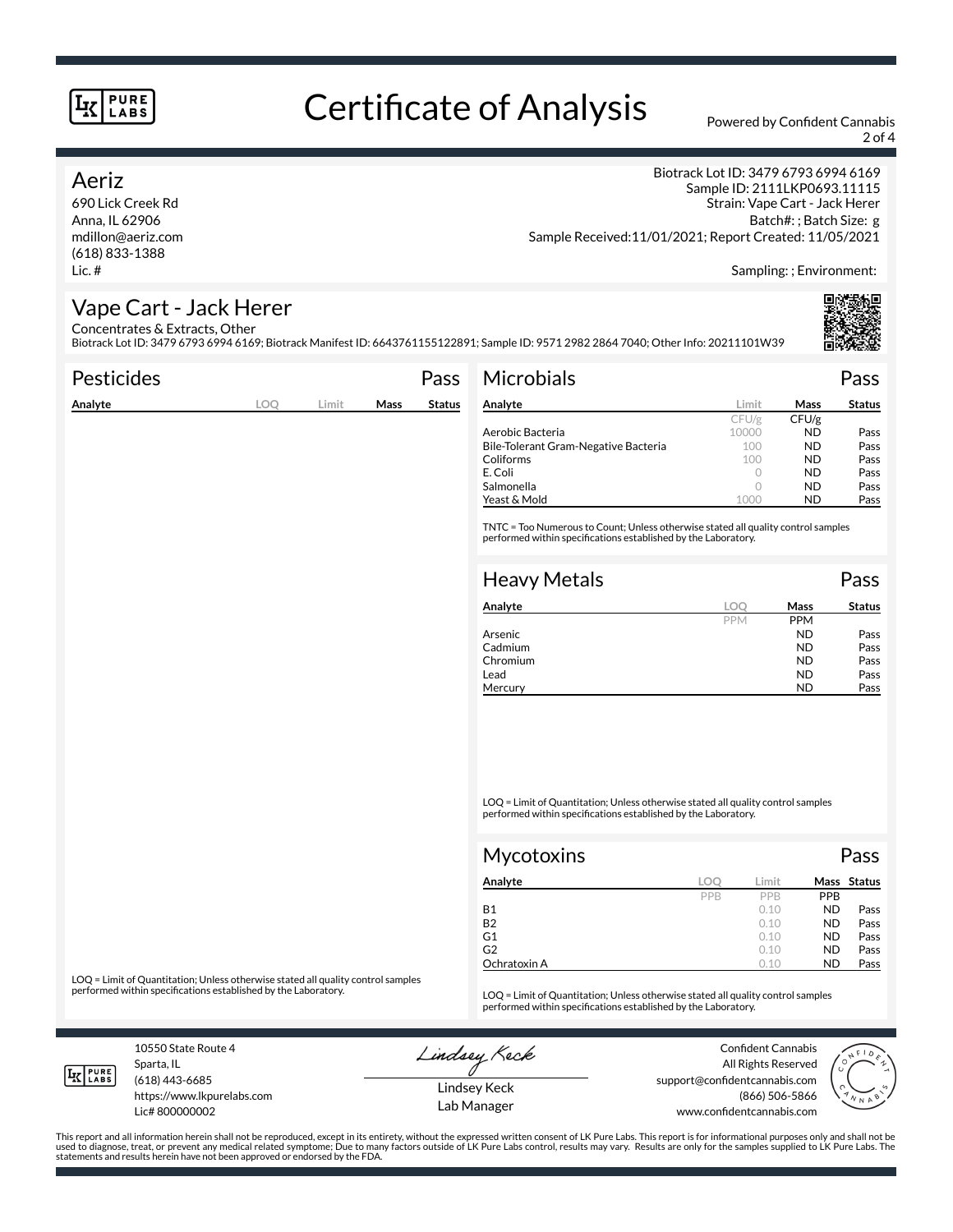# Certificate of Analysis Powered by Confident Cannabis

3 of 4

## Aeriz

690 Lick Creek Rd Anna, IL 62906 mdillon@aeriz.com (618) 833-1388 Lic. #

Biotrack Lot ID: 3479 6793 6994 6169 Sample ID: 2111LKP0693.11115 Strain: Vape Cart - Jack Herer Batch#: ; Batch Size: g Sample Received:11/01/2021; Report Created: 11/05/2021

Sampling: ; Environment:

#### Vape Cart - Jack Herer Concentrates & Extracts, Other

Biotrack Lot ID: 3479 6793 6994 6169; Biotrack Manifest ID: 6643761155122891; Sample ID: 9571 2982 2864 7040; Other Info: 20211101W39

# Residual Solvents Pass

| Analyte            | LOO        | Limit      | Mass       | <b>Status</b> |
|--------------------|------------|------------|------------|---------------|
|                    | <b>PPM</b> | <b>PPM</b> | <b>PPM</b> |               |
| Acetone            |            |            | ND         | Tested        |
| <b>Butane</b>      |            |            | ND         | Tested        |
| Ethanol            |            |            | ND         | Tested        |
| Ethyl-Acetate      |            |            | ND         | Tested        |
| Ethyl-Ether        |            |            | ND         | Tested        |
| Ethylene Oxide     |            |            | ND         | Tested        |
| Heptane            |            |            | ND         | Tested        |
| Isopropanol        |            |            | ND         | Tested        |
| Methanol           |            |            | ND         | Tested        |
| Methylene-Chloride |            |            | ND         | Tested        |
| n-Hexane           |            |            | ND         | Tested        |
| Pentane            |            |            | <b>ND</b>  | Tested        |
| Propane            |            |            | <b>ND</b>  | Tested        |
| <b>Toluene</b>     |            |            | ND         | Tested        |
| Trichloroethene    |            |            | ND         | Tested        |
| Xylenes            |            |            | ND         | Tested        |

LOQ = Limit of Quantitation; Unless otherwise stated all quality control samples performed within specifications established by the Laboratory.

**LK** LABS

Sparta, IL (618) 443-6685 https://www.lkpurelabs.com Lic# 800000002

10550 State Route 4

Lindsey Keck

Lindsey Keck Lab Manager

Confident Cannabis All Rights Reserved support@confidentcannabis.com (866) 506-5866 www.confidentcannabis.com